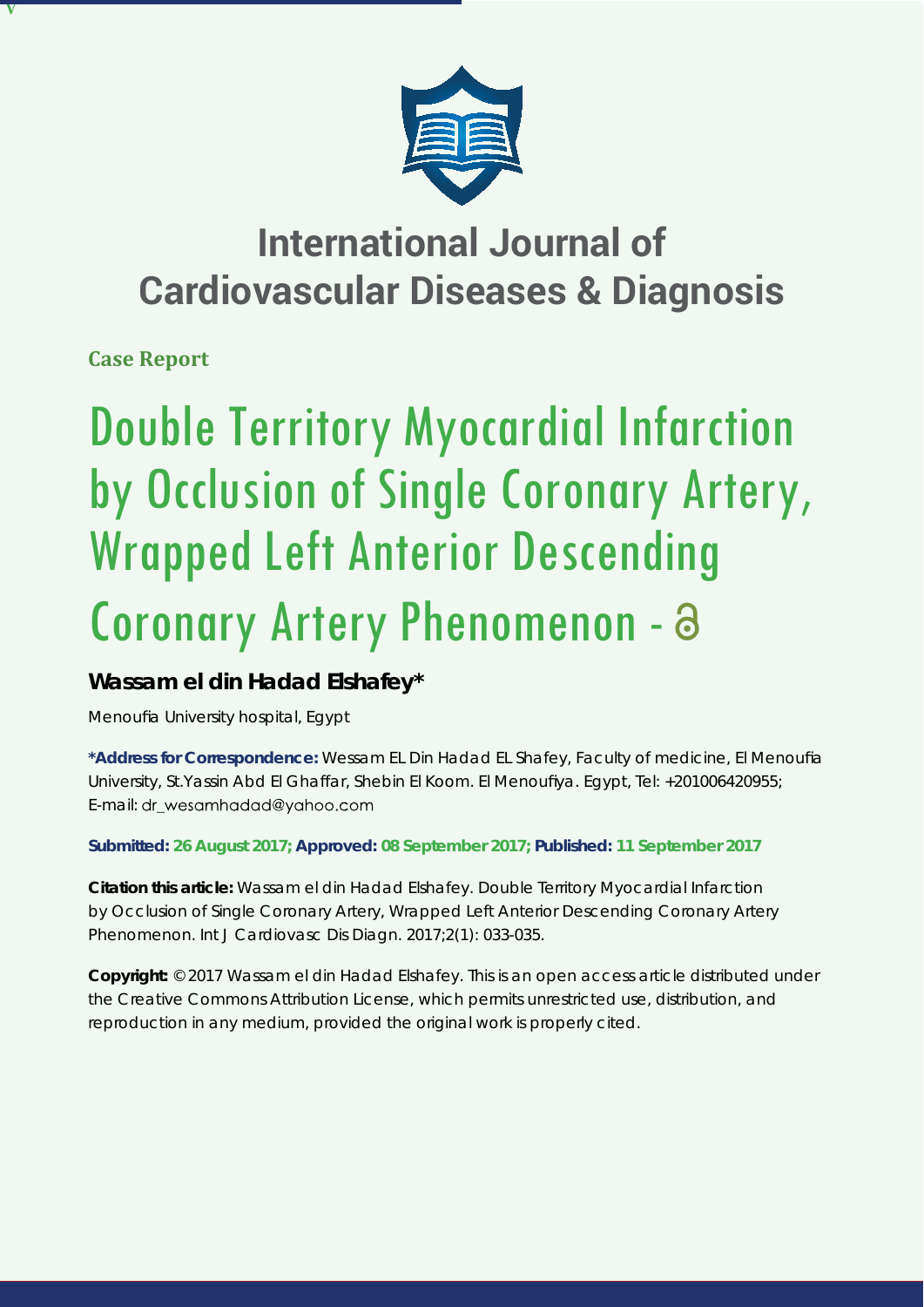#### **INTRODUCTION**

Acute occlusion of the Left Anterior Descending Coronary Artery (LAD) generally results in ST segment elevations in precordial leads and reciprocal ST segment depression in inferior leads. When ST segment elevation occurs in inferior leads, the culprit artery is either the Right Coronary Artery (RCA) or Left Circumflex Coronary Artery (LCX). Simultaneous anterior and inferior myocardial infarction has been described due to occlusion of "wrapped LAD" [1]. The occurrence of isolated inferior myocardial infarction due to occlusion of LAD is unknown. Here we describe an isolated acute inferior myocardial infarction due to occlusion of LAD which continues as the Posterior Descending Coronary Artery (PDA).

#### **CASE REPORT**

 A 43-year-old male presented to our emergency department with severe crushing chest pain of 2-hour duration, the pain was retrosternal, crushing, and associated with profuse sweating. There was breathlessness, nausea, and vomiting. 3 days before, this pain was started and continued for several hours with the same characters but gets off. He did not have any risk factors for coronary artery disease except he is very heavy cigarette smoker. Initial ECG in the emergency room showed ST segment elevation in leads II, III, AVF, I, and V1- V6 and Q waves in V1-6, ST segment depression in AVR, there was no right ventricular involvement or any conduction disturbances (Figure 1).

On physical examination, his blood pressure was 100/60 mmHg and heart rate was126/minute, and there was lung congestion on back examination, No pericardial rub and no other abnormal findings on physical examination.

The patient was administered Aspirin 300 mg orally and clopidogrel 600 mg orally, and prepared to do Primary PCI, 10,000 IU of unfractionated heparin IV was given , Coronary angiography showed left dominant system. Right coronary artery was small, nondominant and ends by supplying the right ventricular branches. Left circumflex artery was large vessel and gave rise to two large obtuse marginal branches one of which supplies the postero-lateral territory. LAD was a large vessel giving 2 big diagonals then abruptly occluded with no ante grade filling. (Figure 2).

The lesion was crossed with PT2 MS guide wire and predilated with Maverick  $2.5 \times 20$  mm balloons. The lesion was stented with DES  $3.5 \times 28$  mm but there was a resistant thrombosis even after giving intracoronary tirofiban the lesion was fixed by overlapping DES 2.75×38 stent at 16 atmospheres. Post deployment angiography showed good result with TIMI III flow and no residual stenosis, what was surprising that the LAD was long wrapped around apex giving posterior descending artery and that was the culprit lesion of inferior MI. (Figure3).

#### **DISCUSSION**

Acute inferior wall myocardial infarction is usually due to occlusion of the RCA and is rarely due to occlusion of LCX. Several ECG criteria have been developed to differentiate the culprit lesion in the setting of acute inferior wall Myocardial Infarction (MI). Simultaneous anterior and inferior myocardial infarction due to distal LAD occlusion have been described, but isolated inferior wall infarction due to LAD occlusion is rarely reported. In our case, this was due to unusual anatomy where long wrapped LAD continues to form the PDA which supplied most of the inferior wall.

A "wrapped LAD" is defined as a LAD from a post-reperfusion coronary angiogram that perfuse at least one-fourth of the inferior wall of the left ventricle in the right anterior oblique projection [2]. If the patient has a wrapped LAD and the location of the occlusion is proximal to D1, ST is elevated in anterior leads and remains isoelectric in the inferior leads. If the patient has a wrapped LAD and location of the occlusion is distal to D1, ST segment is elevated in anterior and inferior leads simultaneously [1]. Our case was an unusual variety of wrapped LADs where the entire posterior descending artery was formed by continuation of the distal LAD. The occlusion was distal to 2nd diagonal branches and hence resulted in isolated inferior wall MI after the first anterior septal MI. Continuation of the left anterior descending coronary artery to form the posterior descending artery is rare coronary anomaly [3]. Clark et al. [4] identified a patient in whom LAD formed the PDA and terminated just before the crux.



elevation in leads I,II, III, AVF and V1-V6 , Q wave in V1-V6, ST segment depression in AVR.





**Figure 2:** Coronary angiogram showed. A: Totally occluded LAD artery after giving 2 big diagonal branches B: Big normal LCX artery with 2 big obtuse marginal branches. C: Small non dominant normal RCA.